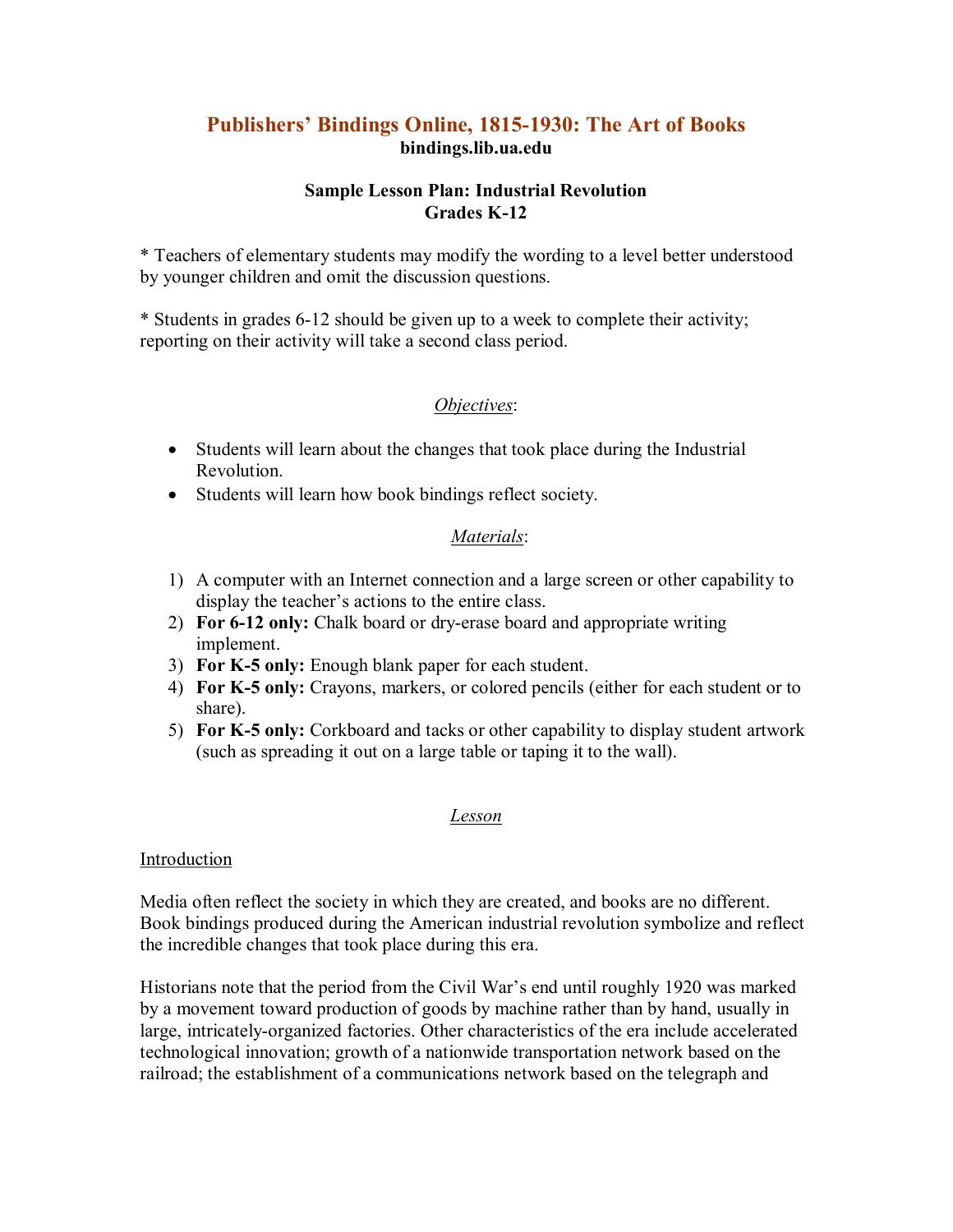telephone; and the steady increase in the size and predominance of cities. Images reflecting this progression appeared often on the book bindings of the day.

#### Pre-industrial book covers

[Go to [http://bindings.lib.ua.edu/sitesearch.html,](http://bindings.lib.ua.edu/sitesearch.html) select the "Search by Keyword" link, and click on "Guided Search" at the top of the page. In the first search box, type in "pbw00935." Click on thumbnail. Enlarge image by clicking on the largest box under it.]

*What does this book cover tell you about life before the Industrial Revolution?* Allow time for discussion.

[Go to "Guided Search." In the first search box, type in "pba00134." Click on thumbnail.]

#### *What about this one?* Take a few answers.

A majority of pre-industrial society lived in rural areas. Therefore, pre-industrial book covers often depicted agricultural themes. Farm equipment, crops, and symbols of agricultural abundance are plentiful on bindings from the earlier part of the publishers' bindings era.

[Go to "Guided Search." In the first search box, type in "pbw00355." Click on thumbnail. Click on "Back" image.]

*What does this book covers say about how society was changing?* Allow time for discussion.

Urban development exploded as workers flocked to cities from farms and villages, and decorations on bookbindings likewise transitioned from rural to urban scenes. From 1860 to 1920, urban population increased twice as fast as the general population. By 1920, urban dwellers accounted for half of the population.

#### Technological advancements

#### *Steam engine*

[Go to "Guided Search." In the first search box, type in pbw00875. Click on thumbnail.] Technology contributed to the reshaping of the modern city. The pre-industrial city was largely pedestrian. By the end of the 19th century, mass transit was born. Part of the transportation revolution that occurred was the invention of the steam engine, which dramatically changed railroad and ship travel. Notice the large steamship in the center of this book cover.

## *Skyscrapers*

Now look at the panel on the right, which depicts many tall buildings. The late 19th century saw a building boom, as banks, hotels, department stores, and office buildings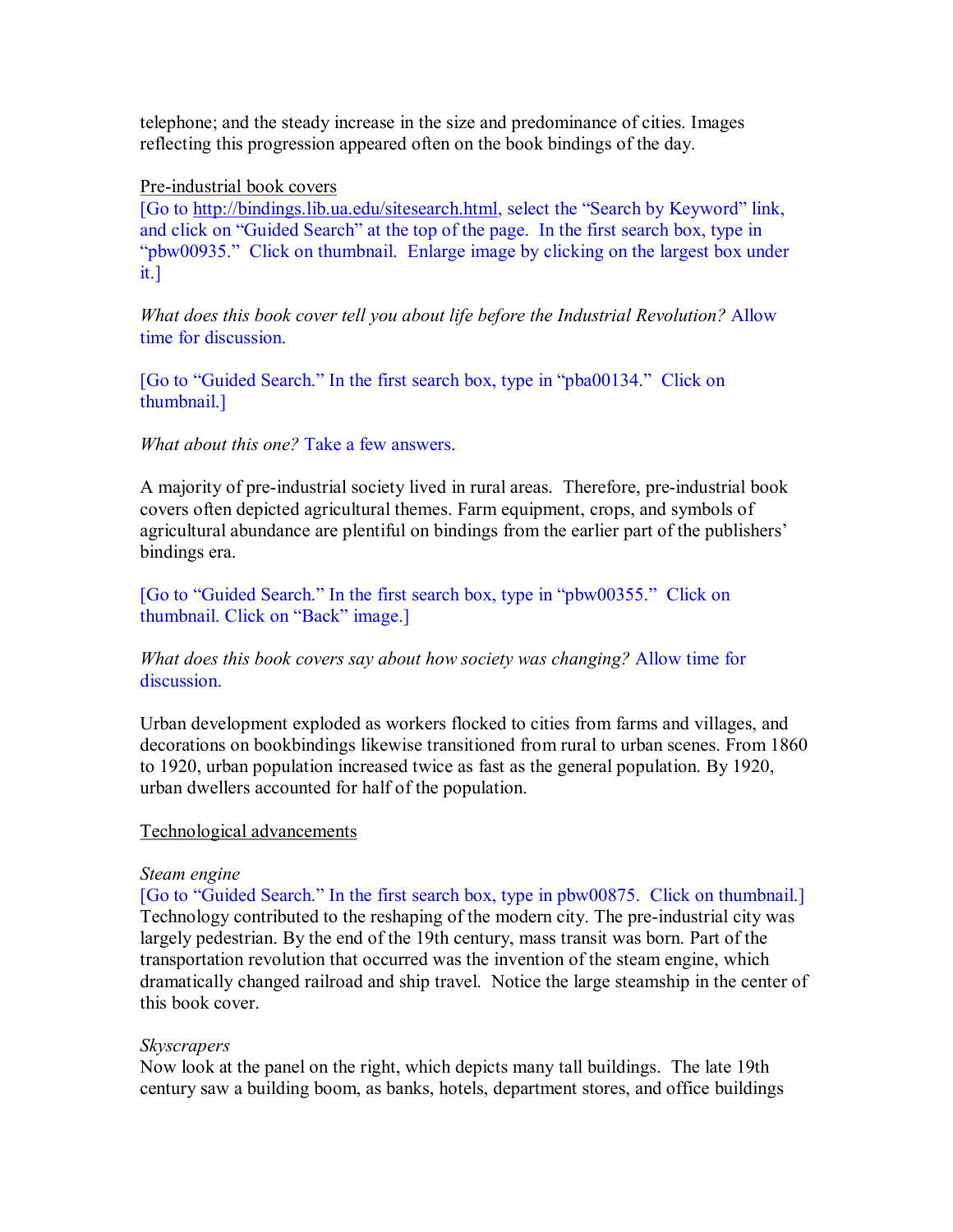went up at a record pace. Previously, buildings had been limited to five stories, but new architectural material, and the invention of the electric elevator, allowed for buildings to grow taller. The first skyscrapers were built the in the 1880s, and the skyscraper soon became a symbol of the modern and technological character of the urban landscape.

#### *Telecommunication*

[Go to "Guided Search." In the first search box, type in pbw01355.]

Among the most revolutionary innovations of the time were those that allowed people to communicate over great distances: the telegraph and the telephone. The telegraph appeared first, and the telephone grew out of attempts to improve it. These advancements in communication characterized the innovative spirit of the industrial age, as well as its ability to connect people in different locales and expand the urban area.

#### *Factories*

[Go to "Guided Search." In the first search box, type in pbw00758. Click on thumbnail.] The symbol that became most synonymous with the industrial revolution was the factory. Writers–and bookbinders–often used factories and the machines contained in them to represent the complex nature of industry as both a positive and negative part of modern American life.

#### **Discussion**

Make a pros and cons chart on the board for the first two questions. Depending on the students' knowledge on the subject–through prior class sessions or reading–the instructor may need to help students think of answers.

What might some of the benefits of the Industrial Revolution be? (Some possible answers: New inventions allowed for modern conveniences, ability to travel farther and communicate with people over great distances, ability for some people to make more money.)

What negative impacts can you think of? (Some possible answers: Pollution, people working long hours in unsafe conditions, destruction of natural resources, fewer people producing agricultural products.)

Let's think now about how goods were made. Take the example of clothing. How do you think clothes were made before the Industrial Revolution? (Answer: Sewn by hand.)

How do you think the revolution changed that? (Answer: Clothes were made in factories, by machine.)

The same is true of many other goods. Before the industrial revolution, they were produced by craftsmen; afterwards, they were mass produced by machines in factories.

[Add answers to this question to the pro column.] What would be the benefit to that? (Answer: More of the product could be made and it would be cheaper for the consumer.)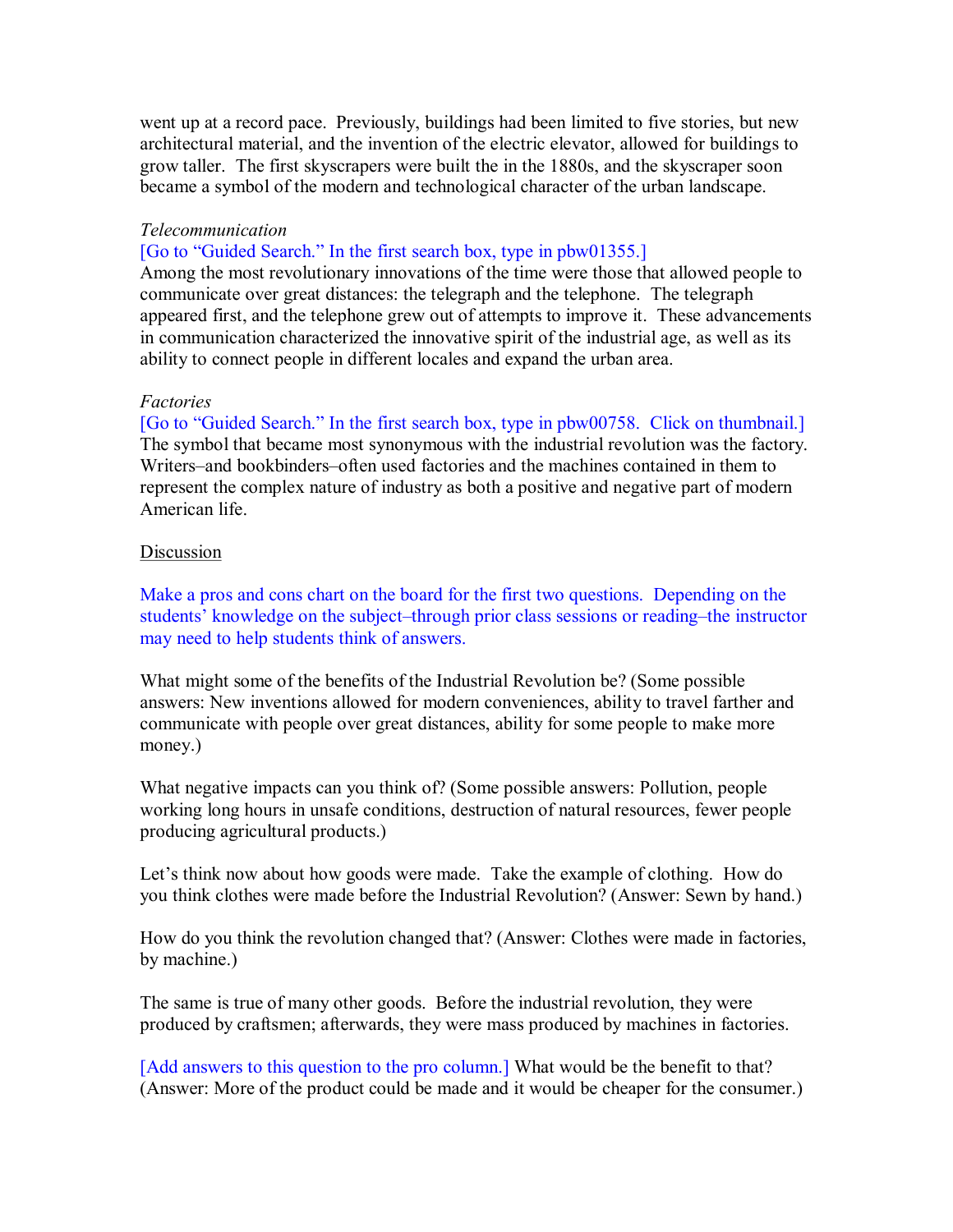[Add answers to this question to the pro column.] What would be the drawbacks? (Answers: Products would not be of as high a quality; many individual craftsmen would be put out of business.)

Considering all the pros and cons, do you think the Industrial Revolution ultimately was good or bad?

How do you think it affects us today?

### *Student Activities*

Invention was an integral part of the Industrial revolution. The following age-appropriate activities teach students about the importance of invention.

### *Activity 1 (K-5)*

Distribute paper and drawing/coloring implements.

During the Industrial Revolution, things that people invented made life easier. Think of one way that your life could be easier. Think of a product that would help make your life easier in that way. Draw a picture of that product.

Display student work so that everyone can see each others' designs.

## *Activity 2 (612)*

Many of the technological advancements that took place during the Industrial Revolution came about thanks to the good ideas of individual inventors. Following the assignment description is a list of inventors who impacted technology during the Industrial Revolution. They either invented something during that time, or their invention was improved during the revolution.

Students should select or be assigned one inventor. A good way to do this is to cut out all of the names and place them in a bowl or hat, then have each student pull out a name. Ideally, each inventor will be assigned to only one student.

Each student will do research on his or her selected inventor to answer the following questions (It may be helpful to distribute the questions to students in an assignment sheet):

- 1) Short biography of inventor (birthplace, dates of birth and death, parents and their occupations, inventor's education, occupation, and spouse/children).
- 2) Provide a detailed description of the person's invention. (If there were many things, list them all but describe the most important in detail.) Include year of invention.